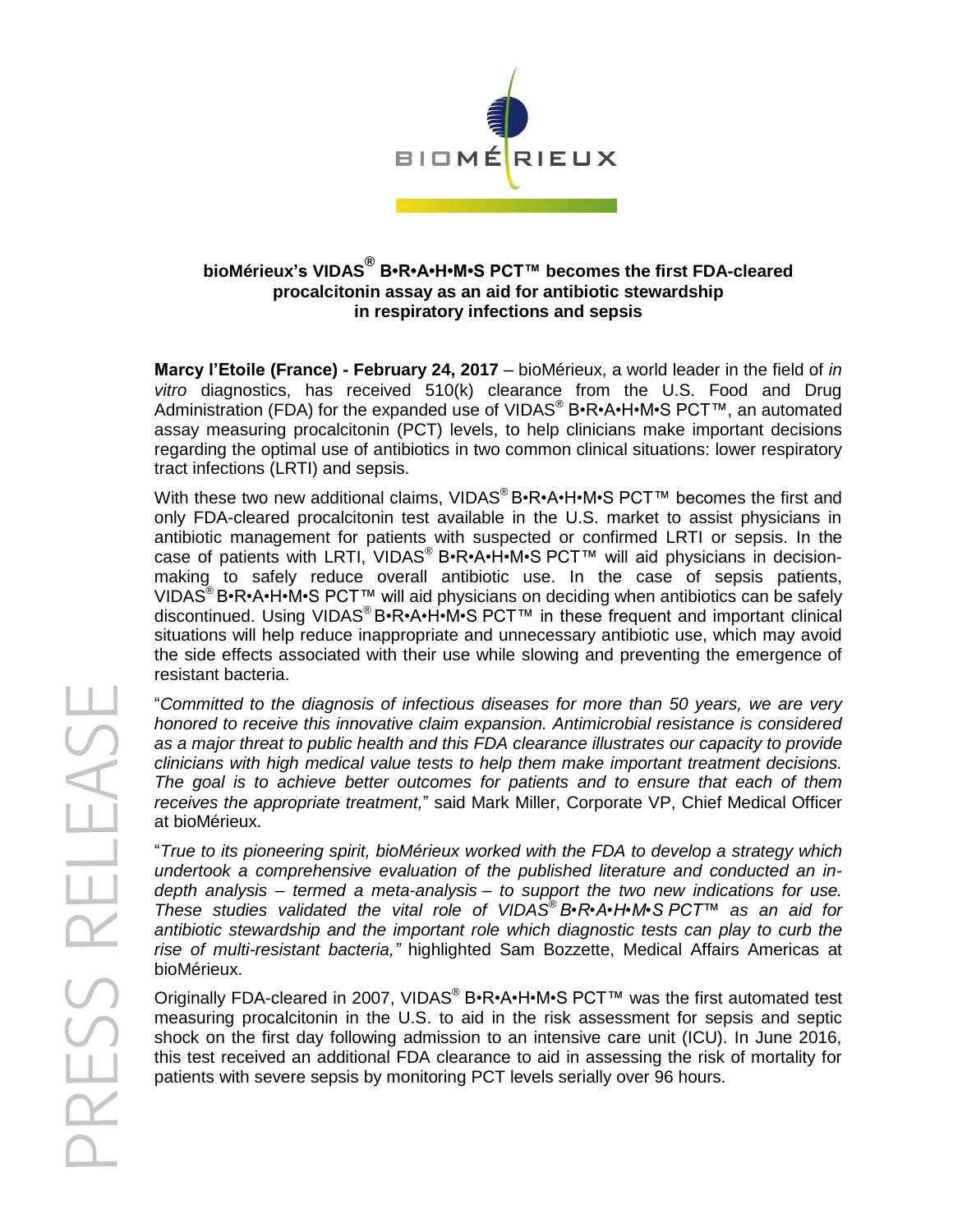# **About VIDAS®**

The VIDAS<sup>®</sup> automated immunoassay platform, designed for small test series, is well-suited to emergency situations. The very broad menu of tests allows clinicians to provide diagnosis, monitoring and prognosis for a number of diseases, particularly in the field of infectious diseases and emergency testing. Among them, VIDAS® B•R•A•H•M•S PCT™ provides test results in just 20 minutes. With over 30,000 instruments used by clinical laboratory professionals, the VIDAS<sup>®</sup> range has the largest installed base of automated laboratory immunoassay systems in the world<sup>1</sup>, which makes this innovation available to a large number of hospitals.

## **About Lower Respiratory Tract Infections**

Lower respiratory tract infections (LRTI), are common across all age groups. In 2013, there were about 150 million reported LRTIs<sup>2</sup>. These resulted in 2.7 million deaths, accounting for 4.8% of all deaths in 2013<sup>3</sup>. LRTI represents a leading cause of clinic visits and admissions to the hospital following an Emergency Department visit<sup>4</sup>, and collectively includes the syndromes of communityacquired pneumonia (CAP), acute bronchitis, and acute exacerbations of chronic obstructive pulmonary Disease (AECOPD). These three conditions are commonly treated with antibiotics despite the fact that a large proportion are caused by reasons which do not require the administration of antibiotics<sup>5</sup>.

### **About Sepsis**

Sepsis is a severe infection in which the human immune response leads to life-threatening organ dysfunction. Around 27 million people in the world are affected by sepsis each year. In its most severe form, septic shock, there is a 30% mortality. Making the diagnosis as fast as possible, defining and administering the most appropriate antibiotic therapy and knowing when to safely stop antibiotic treatment represent the current major unmet medical needs in this medical condition which could lead to less antimicrobial resistance while safely improving patient outcomes.

#### **bioMérieux's pledge to fight sepsis**

VIDAS<sup>®</sup> B•R•A•H•M•S PCT™ is part of bioMérieux's sepsis solution range. bioMérieux' offering enables workflow optimization, allowing the sepsis patients' samples to reach the laboratory and be analyzed rapidly. It also comprises: blood cultures with BacT/ALERT® or BacT/ALERT® VIRTUO™, a new fully automated CE-marked blood culture system making 24/7 reception and processing of these urgent samples possible; the molecular syndromic FilmArray® BCID Panel, which in 1 hour, and with only 2 minutes hands-on time, allows pathogen identification; VITEK<sup>®</sup> MS for automated fast identification of pathogens using MALDI-TOF spectrometry; and VITEK® 2 for automated reliable pathogen identification and antibiotic susceptibility testing.

<sup>1</sup> *CAP Today, July 2016*

<sup>2</sup> Global Burden of Disease Study 2013, Collaborators (22 August 2015). "Global, regional, and national incidence, prevalence, and years lived with disability for 301 acute and chronic diseases and injuries in 188 countries, 1990-2013: a systematic analysis for the Global Burden of Disease Study 2013.". *Lancet (London, England)*

<sup>&</sup>lt;sup>3</sup> GBD 2013 Mortality and Causes of Death, Collaborators (17 December 2014). "Global, regional, and national age-sex [specific all-cause and cause-specific mortality for 240 causes of death, 1990-2013: a systematic analysis for the Global](https://www.ncbi.nlm.nih.gov/pmc/articles/PMC4340604)  [Burden of Disease Study 2013.".](https://www.ncbi.nlm.nih.gov/pmc/articles/PMC4340604) *Lancet.*

<sup>4</sup> http://www.hcup-us.ahrq.gov/reports/statbriefs/sb174-Emergency-Department-Visits-Overview.pdf

<sup>5</sup> Shapiro D J, Hicks L A, Pavia A T, Hersh A L. Antibiotic prescribing for adults in ambulatory care in the USA, 2007–09. Journal of Antimicrobial Chemotherapy 2013